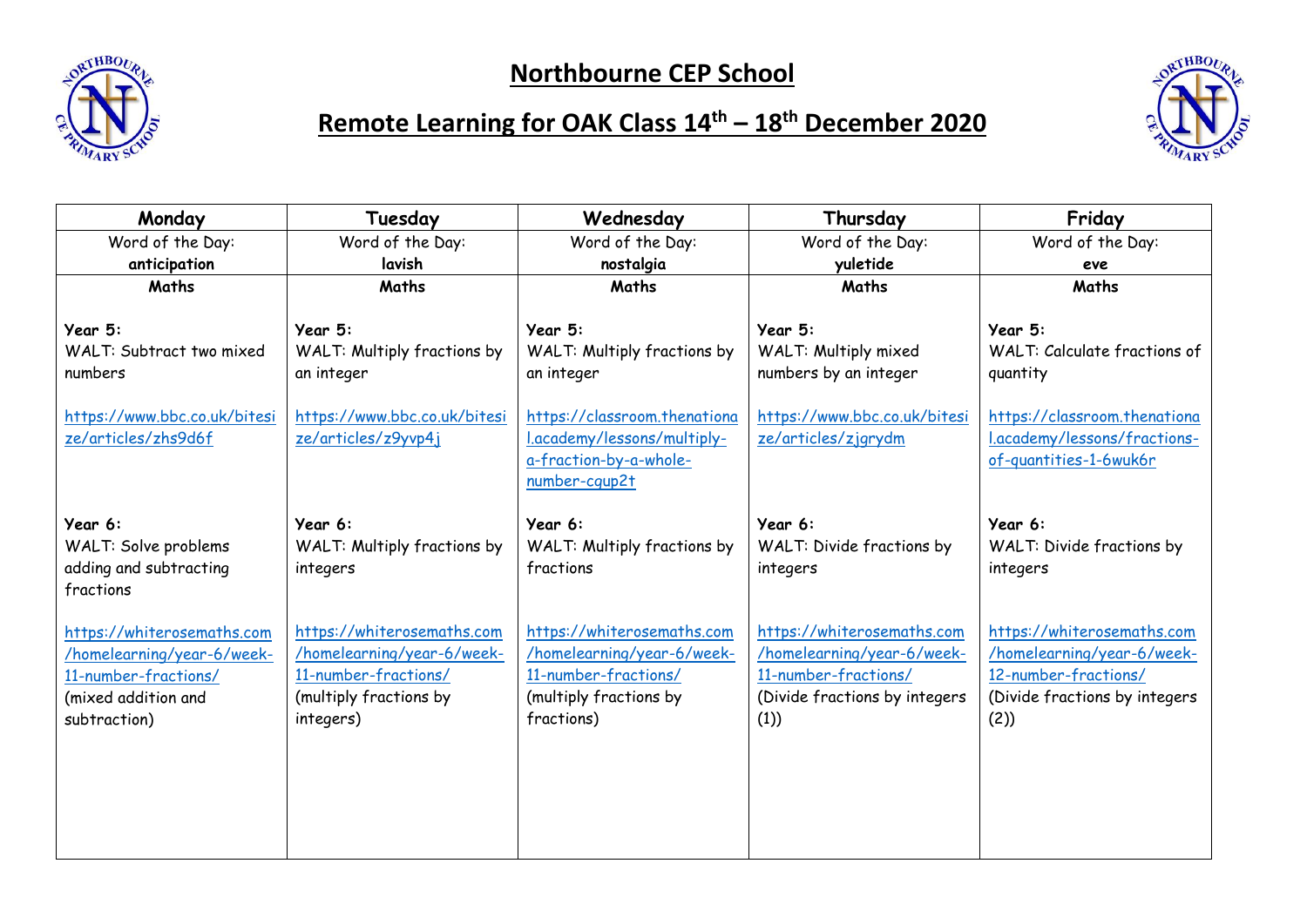| Literacy and SPaG            | Literacy and SPaG            | Literacy and SPaG            | Literacy and SPaG              | Literacy and SPaG            |
|------------------------------|------------------------------|------------------------------|--------------------------------|------------------------------|
| A Christmas Carol            | A Christmas Carol            | A Christmas Carol            | A Christmas Carol              | A Christmas Carol            |
| WALT: Explore the text's     | WALT: Analyse a character    | WALT: Engage with the        | WALT: Infer using text and     | WALT: Analyse a theme        |
| context                      |                              | story                        | pictures                       |                              |
|                              |                              |                              |                                |                              |
| https://classroom.thenationa | https://classroom.thenationa | https://classroom.thenationa | https://classroom.thenationa   | https://classroom.thenationa |
| .academy/lessons/to-         | .academy/lessons/to-         | l.academy/lessons/to-        | l.academy/lessons/to-infer-    | l.academy/lessons/to-        |
| explore-the-texts-context-   | analyse-a-character-c9k64t   | engage-with-the-story-       | using-text-and-pictures-       | analyse-a-theme-6tk3gd       |
| <b>6wrkae</b>                |                              | cnj64c                       | 61j62r                         |                              |
| Spellings:                   |                              |                              |                                |                              |
| Ask an adult to test you on  |                              |                              |                                |                              |
| your spellings from last     |                              |                              |                                |                              |
| week. There are no new       |                              |                              |                                |                              |
| spellings this week.         |                              |                              |                                |                              |
| <b>PSHE</b>                  | <b>PE</b>                    | Art                          | Outdoor Learning               | End of term!!                |
|                              |                              |                              |                                |                              |
| Christmas giving:            | Movement and balance         | Make a Christmas card! You   | Prepare for Christmas          |                              |
|                              |                              | can design your own or use   | outside! Choose an activity    |                              |
| Think about what it would be | https://classroom.thenationa | some of these ideas to help  | you did not do last week:      |                              |
| like to receive the perfect  | .academy/specialist/subject  | you:                         | *Make decorations from         |                              |
| present. What would your     | s/physical-                  |                              | resources you can find         |                              |
| perfect present be? Why?     | development/access-          | https://www.countryliving.co | outside (e.g. a twig star or   |                              |
| Consider your family and     | points/applying-             | m/diy-crafts/how-            | tree, pine cone baubles) - you |                              |
| friends who you would give   | learning/lessons/movement-   | to/g3872/christmas-card-     | may need some string and       |                              |
| presents to. What would be   | and-balance-part-3-74w36r    | ideas/                       | glue as well - and something   |                              |
| the perfect present for      |                              |                              | sparkly!                       |                              |
| them? Why? How would they    |                              |                              | *Decorate a tree or bush       |                              |
| feel receiving the perfect   |                              |                              | with natural decorations you   |                              |
| present from you? Make a     |                              |                              | have made or use old           |                              |
| list of the perfect presents |                              |                              | Christmas decorations.         |                              |
| you could give to others.    |                              |                              | *Design an obstacle course     |                              |
|                              |                              |                              | for Father Christmas in your   |                              |
|                              |                              |                              | garden using any materials     |                              |
|                              |                              |                              | you can find. Test it on your  |                              |
|                              |                              |                              | family!                        |                              |